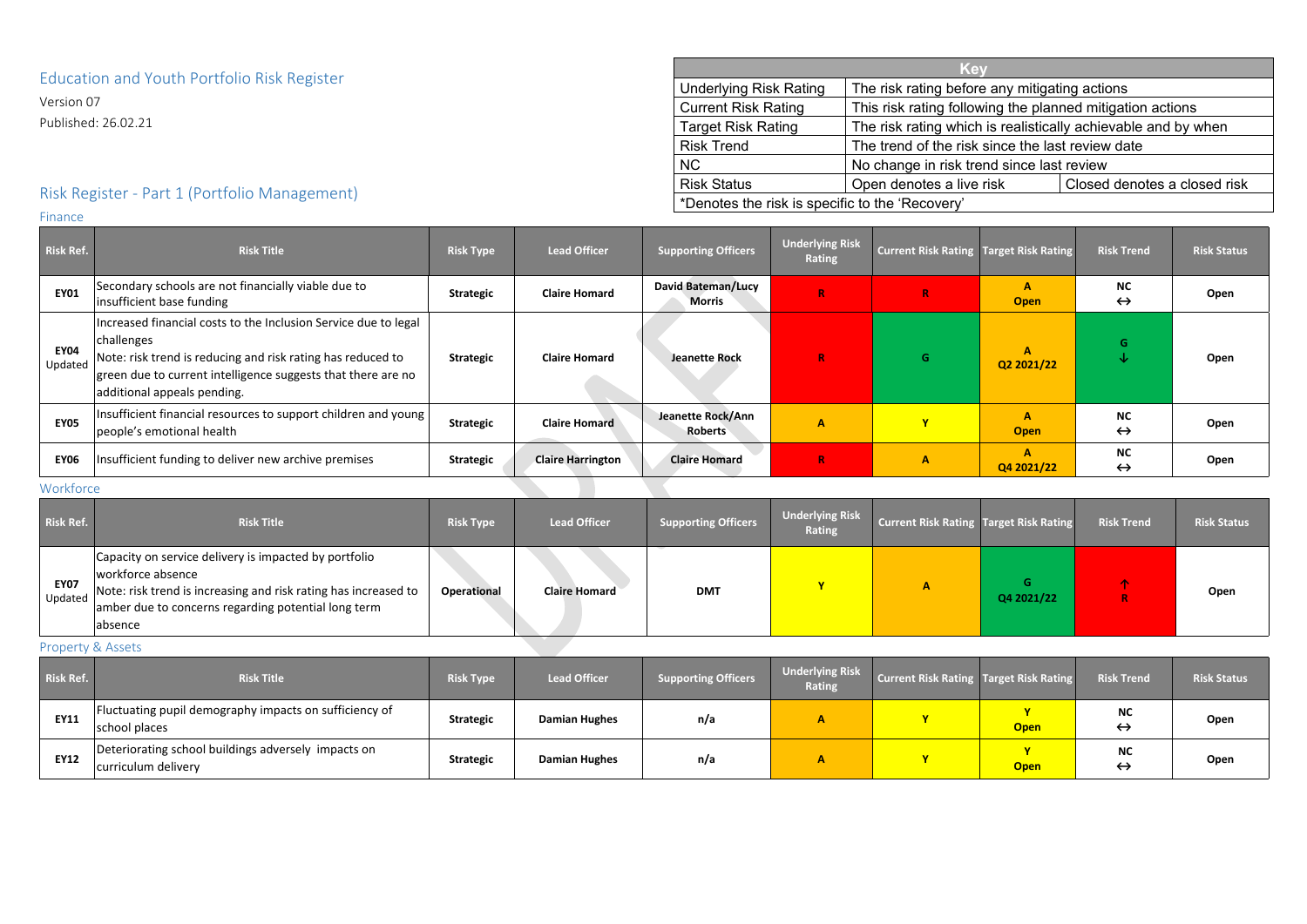| <b>Risk Ref.</b>       | <b>Risk Title</b>                                                                                                                                                                                                                                                                                                                                                                                                                | <b>Risk Type</b> | <b>Lead Officer</b>  | <b>Supporting Officers</b> | <b>Underlying Risk</b><br>Rating | <b>Current Risk Rating Target Risk Rating</b> |                            | <b>Risk Trend</b> | <b>Risk Status</b> |
|------------------------|----------------------------------------------------------------------------------------------------------------------------------------------------------------------------------------------------------------------------------------------------------------------------------------------------------------------------------------------------------------------------------------------------------------------------------|------------------|----------------------|----------------------------|----------------------------------|-----------------------------------------------|----------------------------|-------------------|--------------------|
| <b>EY13</b><br>Updated | Inability to fully deliver on Welsh Government 21st Century<br>School Building Programme due to financial, workforce and<br>contractor implications<br>Note: risk trend is reducing and risk rating has reduced to<br>yellow due to regular dialogue between the Council and the<br>North Wales Construction Partnership contractors and supply<br>chain, and also with Wales Government to mitigate against<br>problems arising | <b>Strategic</b> | <b>Claire Homard</b> | <b>Damian Hughes</b>       | $\mathbf{A}$                     | Y                                             | $\mathbf v$<br><b>Open</b> | G<br>◡            | Open               |
| EY14<br>Updated        | Welsh Government Childcare Capital programme is not fully<br>completed resulting in a reduction of childcare places<br>Note: risk trend is reducing and risk rating has reduced to<br>yellow as indications are that all but one of the projects in<br>the proposed programme are possible within the agreed<br><b>Wales Government funding envelope</b>                                                                         | <b>Strategic</b> | <b>Gail Bennett</b>  | <b>Byra Foulkes</b>        | $\mathbf{A}$                     | Y                                             | Q4 2021/22                 | G.<br>◡           | Open               |
| Governance/Legal       |                                                                                                                                                                                                                                                                                                                                                                                                                                  |                  |                      |                            |                                  |                                               |                            |                   |                    |

| <b>Risk Ref.</b>       | <b>Risk Title</b>                                                                                                                                                                                                                                                                                                                                                                                                                                                                                                    | <b>Risk Type</b>   | <b>Lead Officer</b>  | <b>Supporting Officers</b>              | <b>Underlying Risk</b><br><b>Rating</b> | <b>Current Risk</b><br><b>Rating</b> | <b>Target Risk Rating</b>  | <b>Risk Trend</b>              | <b>Risk Staus</b> |
|------------------------|----------------------------------------------------------------------------------------------------------------------------------------------------------------------------------------------------------------------------------------------------------------------------------------------------------------------------------------------------------------------------------------------------------------------------------------------------------------------------------------------------------------------|--------------------|----------------------|-----------------------------------------|-----------------------------------------|--------------------------------------|----------------------------|--------------------------------|-------------------|
| <b>EY15</b>            | Non-compliance with the Additional Learning Needs<br>Education Tribunal (ALNET) Act 2018                                                                                                                                                                                                                                                                                                                                                                                                                             | <b>Strategic</b>   | Jeanette Rock        | <b>Paula Roberts</b>                    | $\mathbf{Y}$                            | $\mathbf v$                          | G.<br>Q2 2021/22           | <b>NC</b><br>$\leftrightarrow$ | Open              |
| <b>EY16</b>            | Failure to make statutory provision for learners with Special<br>Educational Needs (SEN) due to resource availability                                                                                                                                                                                                                                                                                                                                                                                                | Operational        | <b>Jeanette Rock</b> | <b>Paula Roberts</b>                    | $\mathbb{R}$                            | $\mathbf{A}$                         | $\mathbf{Y}$<br>Q2 2021/22 | <b>NC</b><br>$\leftrightarrow$ | Open              |
| <b>EY17</b>            | Failure to meet the statutory targets in the Welsh in<br>Education Strategic Plan due to insufficient parental take up<br>of Welsh medium education                                                                                                                                                                                                                                                                                                                                                                  | <b>Strategic</b>   | <b>Claire Homard</b> | <b>Vicky Barlow</b>                     | $\mathbf{A}$                            | $\mathbf{A}$                         | Q4 2030/31                 | <b>NC</b><br>$\leftrightarrow$ | Open              |
| <b>EY19</b>            | Insufficient local education provision to support learners with<br>mental health needs                                                                                                                                                                                                                                                                                                                                                                                                                               | <b>Operational</b> | <b>Jeanette Rock</b> | Tim Ford / John Grant                   | $\mathbf R$                             | $\mathbf{A}$                         | $\mathbf{v}$<br>Q2 2022/23 | <b>NC</b><br>$\leftrightarrow$ | Open              |
| <b>EY20</b><br>Updated | Increased number of Special Educational Needs Tribunals due<br>to an inability to meet the statutory assessment process<br>requirements and accurately identify individual needs (link to<br>$ $ EY 16)<br>Note: risk trend is reducing and risk rating has reduced to<br>green due to the revised ways of working introduced by<br>health professionals and Education Psychologists. As a result<br>of this and the other mitigating factors implemented, the<br>level of appeal to tribunal is currently very low. | Operational        | <b>Jeanette Rock</b> | <b>Paula Roberts/Nigel</b><br>Pattinson | $\mathbf{A}$                            | G                                    | Q2 2021/22                 | G<br>↓                         | Open              |

External Regulation

|  | Risk Ref. | <b>Risk Title</b> | <b>Risk Type</b> | <b>Lead Officer</b> | <b>Supporting Officers</b> | <b>Underlying Risk</b><br>Rating | Current Risk Rating Target Risk Rating Risk Trend |  |  | <b>Risk Status</b> |
|--|-----------|-------------------|------------------|---------------------|----------------------------|----------------------------------|---------------------------------------------------|--|--|--------------------|
|--|-----------|-------------------|------------------|---------------------|----------------------------|----------------------------------|---------------------------------------------------|--|--|--------------------|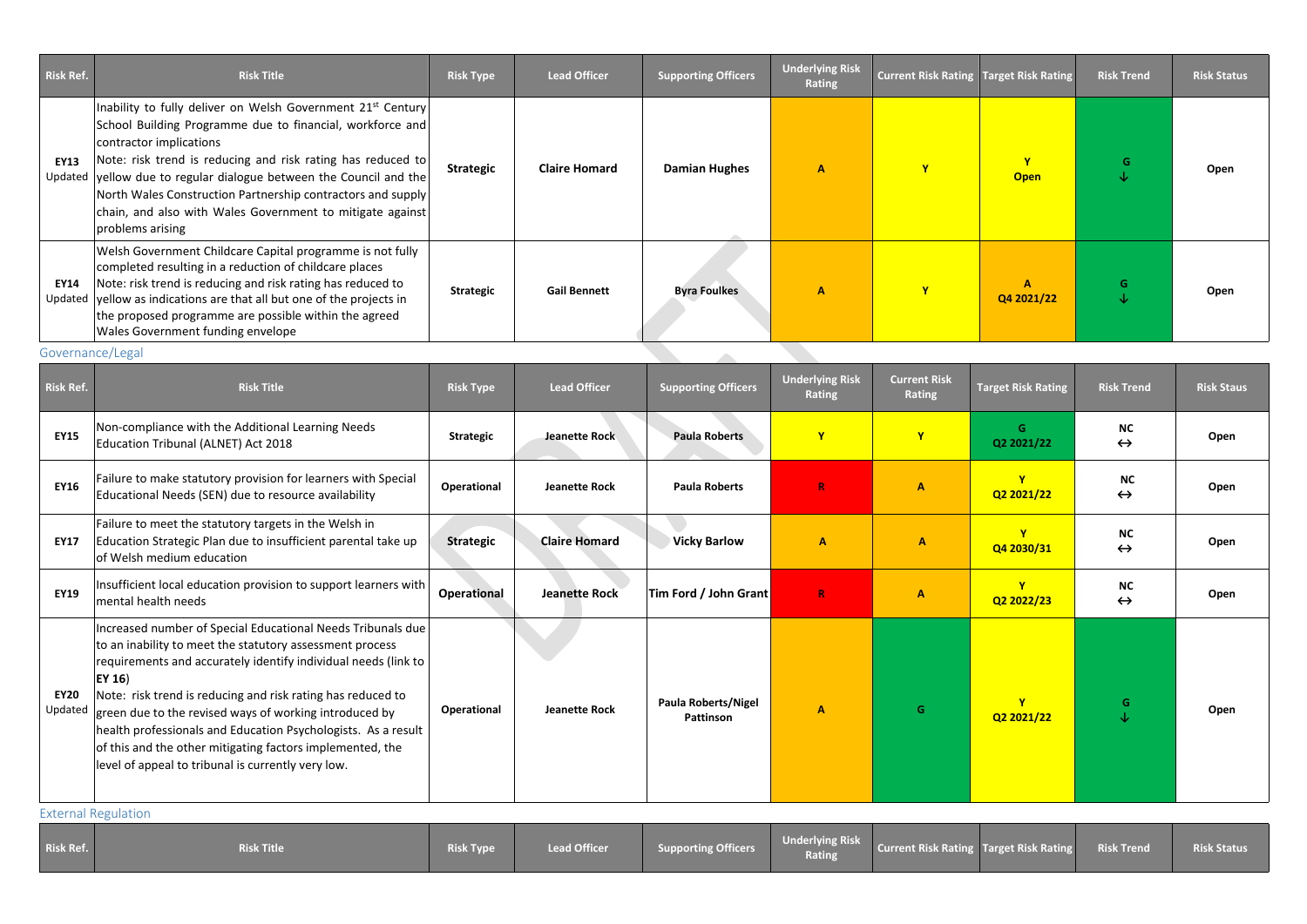| Risk Ref.   | <b>Risk Title</b>                                                                                                                                                     | <b>Risk Type</b> | <b>Lead Officer</b>      | <b>Supporting Officers</b> | <b>Underlying Risk</b><br>Rating | <b>Current Risk Rating Target Risk Rating</b> |                 | <b>Risk Trend</b>              | <b>Risk Status</b> |
|-------------|-----------------------------------------------------------------------------------------------------------------------------------------------------------------------|------------------|--------------------------|----------------------------|----------------------------------|-----------------------------------------------|-----------------|--------------------------------|--------------------|
| <b>EY22</b> | Inability to meet the recommendations arising from the Local<br>Authority's Estyn Inspection 2019                                                                     | <b>Strategic</b> | <b>Claire Homard</b>     | <b>Vicky Barlow</b>        | A                                |                                               | G<br>Q4 2022/23 | <b>NC</b><br>$\leftrightarrow$ | Open               |
| <b>EY23</b> | Poor outcome of Ministry of Justice Inspection due to non-<br>compliance with National Youth Justice Standards and<br>ineffective governance from Youth Justice Board | <b>Strategic</b> | <b>James Warr</b>        | <b>James Warr</b>          | A                                |                                               | G<br>Q4 2021/22 | <b>NC</b><br>$\leftrightarrow$ | Open               |
| <b>EY24</b> | Inability to meet national archive accreditation standards due<br>to poor quality of the accommodation                                                                | <b>Strategic</b> | <b>Claire Harrington</b> | <b>Claire Homard</b>       | $\mathbf{A}$                     | $\overline{\mathbf{v}}$                       | Q4 2024/25      | <b>NC</b><br>$\leftrightarrow$ | Open               |

## Risk Register - Part 2 (Portfolio Service & Performance)

School Improvement

| <b>Risk Ref.</b>       | <b>Risk Title</b>                                                                                                                                                                                                                                       | <b>Risk Type</b>   | <b>Lead Officer</b>  | <b>Supporting Officers</b> | <b>Underlying Risk</b><br><b>Rating</b> | <b>Current Risk Rating Target Risk Rating</b> |                             | <b>Risk Trend</b>              | <b>Risk Status</b> |
|------------------------|---------------------------------------------------------------------------------------------------------------------------------------------------------------------------------------------------------------------------------------------------------|--------------------|----------------------|----------------------------|-----------------------------------------|-----------------------------------------------|-----------------------------|--------------------------------|--------------------|
| <b>EY25</b>            | Schools insufficiently prepared to implement new curriculum<br>which impacts adversely on learners                                                                                                                                                      | <b>Strategic</b>   | <b>Vicky Barlow</b>  | <b>Jane Borthwick</b>      | $\overline{\mathsf{A}}$                 | $\mathbf{Y}$                                  | G<br>Q2 2021/22             | <b>NC</b><br>$\leftrightarrow$ | Open               |
| <b>EY26</b>            | Ineffective school leadership results in poor pupil outcomes<br>which increases risk of schools being placed in statutory<br>Estyn categories.                                                                                                          | <b>Strategic</b>   | <b>Vicky Barlow</b>  | <b>Jane Borthwick</b>      | $\overline{\mathsf{A}}$                 |                                               | G<br>Open                   | <b>NC</b><br>$\leftrightarrow$ | Open               |
| <b>EY27</b>            | School leadership and governance is ineffective due to lack of<br>engagement in professional development and support<br>programmes                                                                                                                      | <b>Operational</b> | <b>Vicky Barlow</b>  | <b>Kim Brookes</b>         | $\mathbf{Y}$                            |                                               | G<br><b>Open</b>            | <b>NC</b><br>$\leftrightarrow$ | Open               |
| <b>EY28</b>            | Ineffective school leadership results in standards of Welsh in<br>schools falling below the national average                                                                                                                                            | <b>Operational</b> | <b>Vicky Barlow</b>  | <b>Rhian Roberts</b>       | $\mathbf{A}$                            | $\mathbf{v}$                                  | $\mathbf{v}$<br><b>Open</b> | <b>NC</b><br>$\leftrightarrow$ | Open               |
| <b>EY29</b>            | Reduced performance in Science, Technology, Engineering<br>and Maths subjects at Post 16 could impact on access to local<br>apprenticeships and progression into higher education                                                                       | <b>Operational</b> | <b>Vicky Barlow</b>  |                            | $\mathbf{Y}$                            | $\mathbf{v}$                                  | G<br>Open                   | <b>NC</b><br>$\leftrightarrow$ | Open               |
| <b>EY33</b><br>Updated | Inability of schools to operate safely and deliver statutory<br>education due to reduction in staffing levels<br>Note: risk trend is reducing and risk rating has reduced to<br>yellow due to low levels of staff ill ness in the schools'<br>workforce | <b>Operational</b> | <b>Claire Homard</b> | <b>Vicky Barlow</b>        | $\mathbf{Y}$                            | $\mathbf{Y}$                                  | $\mathbf v$<br><b>Open</b>  | G.<br>J                        | Open               |

Inclusion & Progression

| Risk Ref.   | <b>Risk Title</b>                                                                                            | <b>Risk Type</b>   | <b>Lead Officer</b> | Supporting Officers | <b>Underlying Risk</b><br><b>Rating</b> | <b>Current Risk Rating Target Risk Rating</b> |            | <b>Risk Trend</b>              | <b>Risk Status</b> |
|-------------|--------------------------------------------------------------------------------------------------------------|--------------------|---------------------|---------------------|-----------------------------------------|-----------------------------------------------|------------|--------------------------------|--------------------|
| <b>EY30</b> | Increased numbers of young people not in Education,<br>Training & Employment due to lack of pupil engagement | <b>Operational</b> | Jeanette Rock       | John Grant          |                                         | $\mathbf{v}$                                  | Q4 2022/23 | <b>NC</b><br>$\leftrightarrow$ | Open               |

Integrated Youth Provision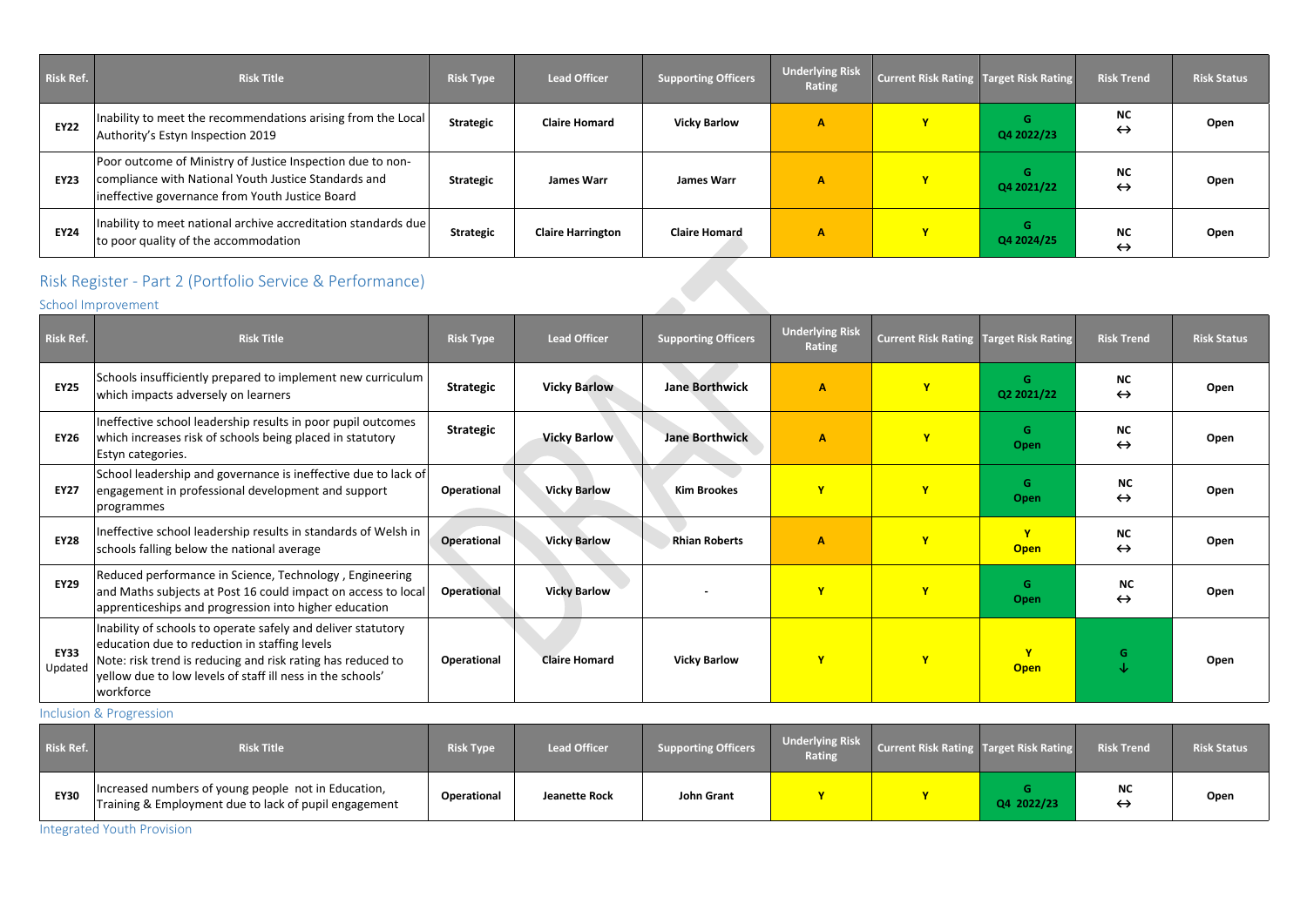| <b>Risk Ref.</b> | <b>Risk Title</b>                                                                                                                                              | <b>Risk Type</b> | <b>Lead Officer</b> | <b>Supporting Officers</b> | <b>Underlying Risk</b><br><b>Rating</b> | <b>Current Risk Rating Target Risk Rating</b> |            | <b>Risk Trend</b>              | <b>Risk Status</b> |
|------------------|----------------------------------------------------------------------------------------------------------------------------------------------------------------|------------------|---------------------|----------------------------|-----------------------------------------|-----------------------------------------------|------------|--------------------------------|--------------------|
| <b>EY31</b>      | Increase in young people subject to intervention by the<br>Youth Justice Services due to the impact of school closures<br>and revised service delivery models. | Operational      | <b>James Warr</b>   | <b>James Warr</b>          | А                                       |                                               | Q4 2021/22 | <b>NC</b><br>$\leftrightarrow$ | Open               |
| <b>EY32</b>      | Young people in the Youth Justice Service not accessing<br>minimum statutory education offer due to lack of pupil<br>engagement                                | <b>Strategic</b> | <b>James Warr</b>   | <b>James Warr</b>          | А                                       |                                               | Q4 2021/22 | <b>NC</b><br>$\leftrightarrow$ | Open               |

### **Previously Closed Risks**

| <b>Risk Ref.</b>   | <b>Risk Title</b>                                                                                                                                                                 | <b>Risk Type</b>   | <b>Lead Officer</b>  | <b>Supporting Officers</b>        | <b>Underlying Risk</b><br><b>Rating</b> | <b>Current Risk Rating Target Risk Rating</b> |                           | <b>Risk Trend</b>              | <b>Risk Status</b> |
|--------------------|-----------------------------------------------------------------------------------------------------------------------------------------------------------------------------------|--------------------|----------------------|-----------------------------------|-----------------------------------------|-----------------------------------------------|---------------------------|--------------------------------|--------------------|
| <b>EY02</b>        | Inability to delivery statutory Youth Services due to uncertainty<br>about grant funding                                                                                          | <b>Strategic</b>   | <b>James Warr</b>    | <b>James Warr</b>                 | $\mathbf{A}$                            | А                                             | G<br>Open                 | <b>NC</b><br>$\leftrightarrow$ | Open               |
| <b>EY03</b>        | Inability to deliver Inclusion & Progression Services due to<br>uncertainty about grant funding                                                                                   | <b>Strategic</b>   | <b>Jeanette Rock</b> | John Grant/<br><b>Lisa Davies</b> | A                                       | G.                                            | G<br>Q3 2020/21           | G.<br>V                        | Closed             |
| *EY08              | Inability to provide emergency childcare provision during school<br>closure period due to workforce availability                                                                  | Operational        | <b>Vicky Barlow</b>  | <b>Jeanette Rock</b>              | $\mathbf{A}$                            | G.                                            | G<br>Q2 2020/21           | G.<br>∿                        | Closed             |
| *EY09              | Insufficient emergency childcare provision in summer holidays if<br>school hubs directed to close by Welsh Government                                                             | Operational        | <b>Claire Homard</b> | <b>Vicky Barlow</b>               | $\mathbf{A}$                            | $\mathbf{v}$                                  | G<br>Q2 2020/21           | G.<br>V                        | Closed             |
| *EY10              | Inability of schools to reOpen safely to deliver statutory education<br>due to reductions in workforce, availability of sufficient PPE and<br>infrastructure (catering/transport) | <b>Strategic</b>   | <b>Claire Homard</b> | <b>Vicky Barlow</b>               | $\mathbf R$                             | A                                             | G<br>Q3 2020/21           | G.<br>V                        | Closed             |
| <b>EY18</b>        | Young people unable to access counselling services due to the<br>closure of schools                                                                                               | <b>Operational</b> | <b>Jeanette Rock</b> | <b>Nigel Pattinson</b>            | $\mathbf{A}$                            | G                                             | G<br>Q4 2021/22           | G.<br>V                        | Closed             |
| *EY21              | Reduced safeguarding referrals due to school closures                                                                                                                             | <b>Strategic</b>   | <b>Claire Homard</b> | <b>Vicky Barlow</b>               | $\mathbf R$                             |                                               | $\mathbf v$<br>Q2 2020/21 | G.<br>V                        | Closed             |
| <b>Risk Matrix</b> |                                                                                                                                                                                   |                    |                      |                                   |                                         |                                               |                           |                                |                    |

### Risk Matrix

|                        | Catastrophic    | $\mathbf{Y}$    | $\boldsymbol{A}$ | ${\bf R}$               | $\mathbf R$               | $\mathbf{B}$     | B                |
|------------------------|-----------------|-----------------|------------------|-------------------------|---------------------------|------------------|------------------|
|                        | <b>Critical</b> | $\mathbf{Y}$    | $\mathbf{A}$     | $\overline{\mathbf{A}}$ | $\mathbf R$               | $\mathbf R$      | R                |
| <b>Impact Severity</b> | Significant     | $\mathbf G$     | $\mathsf G$      | Y                       | $\boldsymbol{\mathsf{A}}$ | $\mathbf{A}$     | R                |
|                        | <b>Marginal</b> | $\mathsf G$     | ${\mathsf G}$    | ${\mathsf G}$           | $\mathbf{Y}$              | $\mathbf{Y}$     | $\blacktriangle$ |
|                        |                 | <b>Unlikely</b> | <b>Very Low</b>  | Low                     | High                      | <b>Very High</b> | <b>Extreme</b>   |